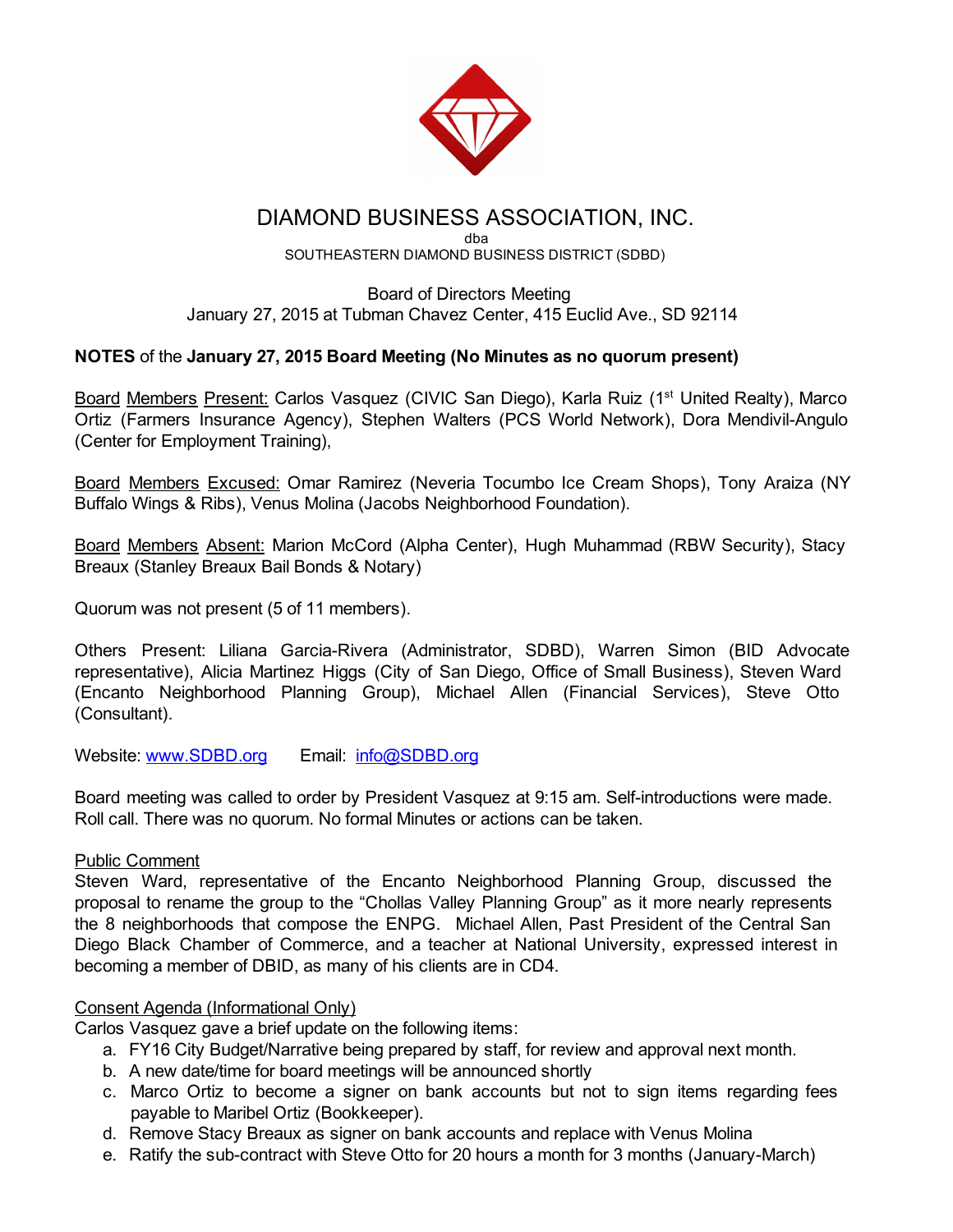- f. Authorization of President to sign sub-contract with Maribel Ortiz (Bookkeeping Services for 6 months (December 1 to June 30)
- g. There is a need to have a policy/procedure in place to handle letters of request to the DBID
- h. The election of a Treasurer will take place at the February meeting
- i. The City and DBID are reconciling financial statements re the advance to the DBID, and a report will be forthcoming at the February meeting.
- $i.$  A Mini-Retreat will occur at the February meeting
- k. Recommend approval for the County Grant Application Resolution and the Ratification for the CPPS grant re the bridge lights and banners from a grant provided by CD9.
- l. A policy will be needed to deal with how our equipment will be used and maintained.

## Administrator' Report:

Liliana Garcia Rivera gave an informational report on the following items;

- a. Meeting was held with US Bank reps to discuss sponsorships of DBID events and there is a good prospect for a donation
- b. Apply to LISC for a grant for an Intern is promising
- c. Street Festival Committee meetings will begins soon
- d. The website has been updated with more docs on line, and new features to allow individual businesses to interact
- e. February 19 is the date for a photo shoot for the SD County Fair "A Fair To Remember" theme, and a location is being sought. Info will be sent out for 40 photos.
- f. Tony Araiza agreed to be chair of the Economic Revitalization Committee
- g. Greene Cat Liquor signed agreement for the Storefront Improvement Program, and SDSU has provided 2 students to design their logo/brand.
- h. The San Diego Museum of Art Open Spaces Project is moving forward on their \$30,000 grant with a project that will involve selecting inspirational words that can be mounted on metal plates covered by reflective coating. Building locations and existing poles are being scouted for locations of these plates.
- i. The banner program of "Live, Love, Laugh, Learn" is being proposed and sponsors being sought for this CD4 project. The Euclid/Imperial corners will be the first location.
- j. Volunteers signed up for the I Love A Clean San Diego event set for April 25. Board will make outreach to enroll/enlist other groups and non-profits to join. Effort will be on the business district.
- k. The Jacobs Center has held a meeting on Collective Inpact Database and asking for participants to share and gather demographic/economic info from their respective groups
- l. Window member decals are in now.
- m. A Banner policy for the DBID will be needed to incorporate needs/requests from various cultural groups.

## Financial Reports for December 2014

Alicia MHiggs said the DBID assessments deposited this month were \$5,535.05.

#### Comments;

Steve Walters mentioned that the Community Business Incubator (CBI) Project has two events; April 4 will be a Jazz Concert at 98 Bottles in the Little Italy area; and it (CBI) is teaming up with the San Diego Futures Foundation to host a Technology and Business Fair, and would like to work with DBID to have a booth there.

The meeting adjourned at 10:00 am.

Written by Warren Simon